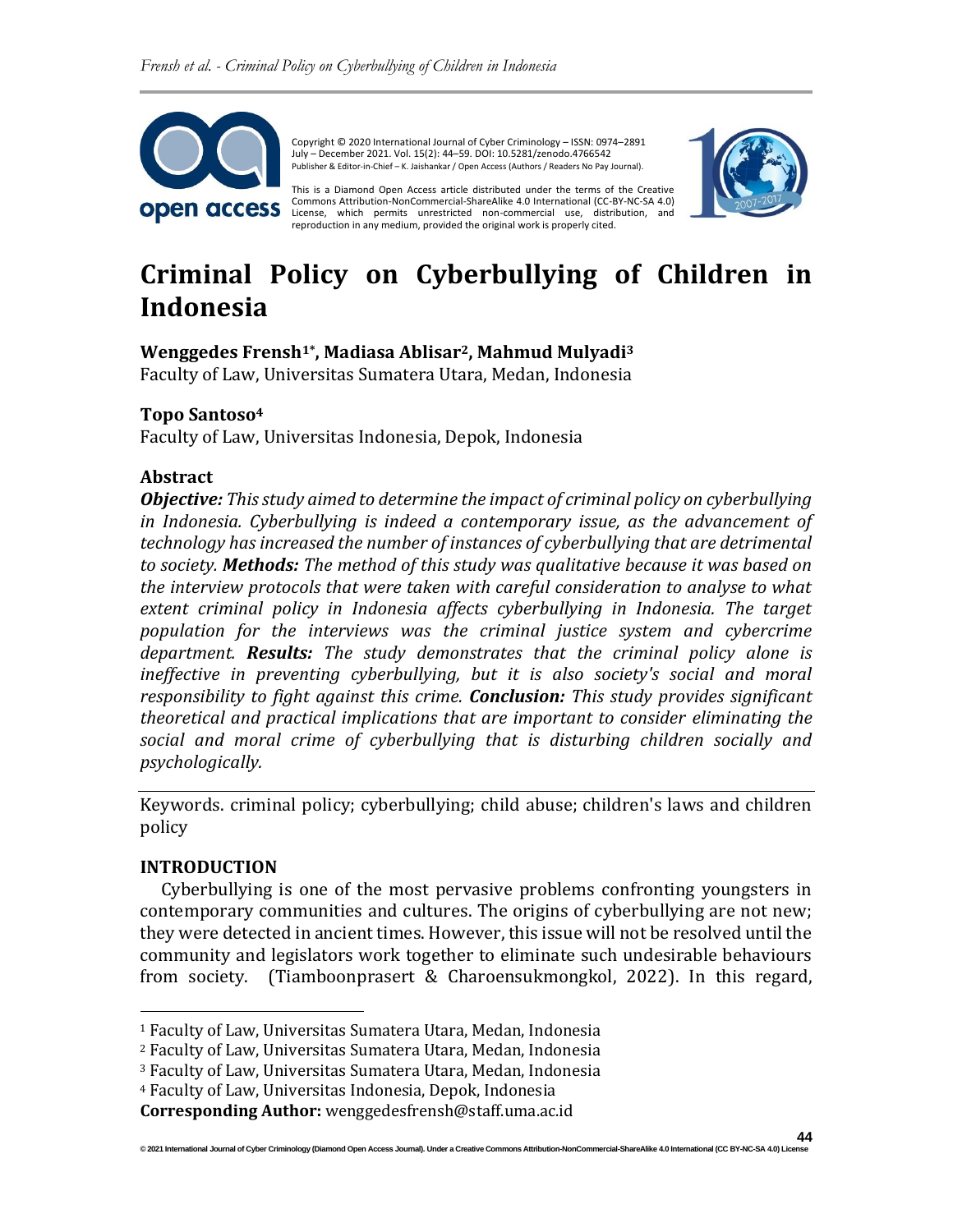

different countries are working to improve the policies and regulations for the use of information technology and the internet in a way that could restrict the activities of children online. However, to control every child of society from cyberbullying is not possible until and unless morality is preached to the community in an effective way for making sure that society is no longer going to harm the children on the internet (Wright et al., 2022).

In the same way, the monitoring procedure of children's activities is low and different kinds of virtual private networks allow the children to communicate with not allowable sources and avoid becoming the victim of cyberbullying. It is the responsibility of the policymakers at the same time. It is also the responsibility of the community to effectively understand the role of technology in the life of the child and ensure that all the actions are taken for the benefit of the children to avoid the threat of cyberbullying to the children (Miconi et al., 2022). This cyberbullying is found worldwide (see Figure 1).



Figure 1. Reported Cyberbullying Source: Cyberbullying.org

Cyberbullying is considered one of the critical problems in society because it is a major problem not only for teenagers but, at the same time, for children as well when they are using information technology or the internet to communicate or perform their routine activities (Ahmed et al., 2022). However, there is another type of cyberbullying in which children's data is exposed, and they are blackmailed into performing the blackmailers' assigned activities. According to Viner et al. (2019), these different kinds of cyberbullying are identical to some extent, and at the same time, most forms of cyberbullying are not relevant to people and their lives. The advanced countries are working effectively to make rules and regulations and all the other filters to monitor the children's activity on the internet when they are gaming or performing other activities to control the ratio of cyberbullying and eliminate this problem from society. However, the criminal policy has an important role because, with effective criminal procedure, it would be difficult for the non-state actors and the rotten eggs of society to perform illegal activities against society's children (Ngo et al., 2021). In this regard, information technology provides a platform for better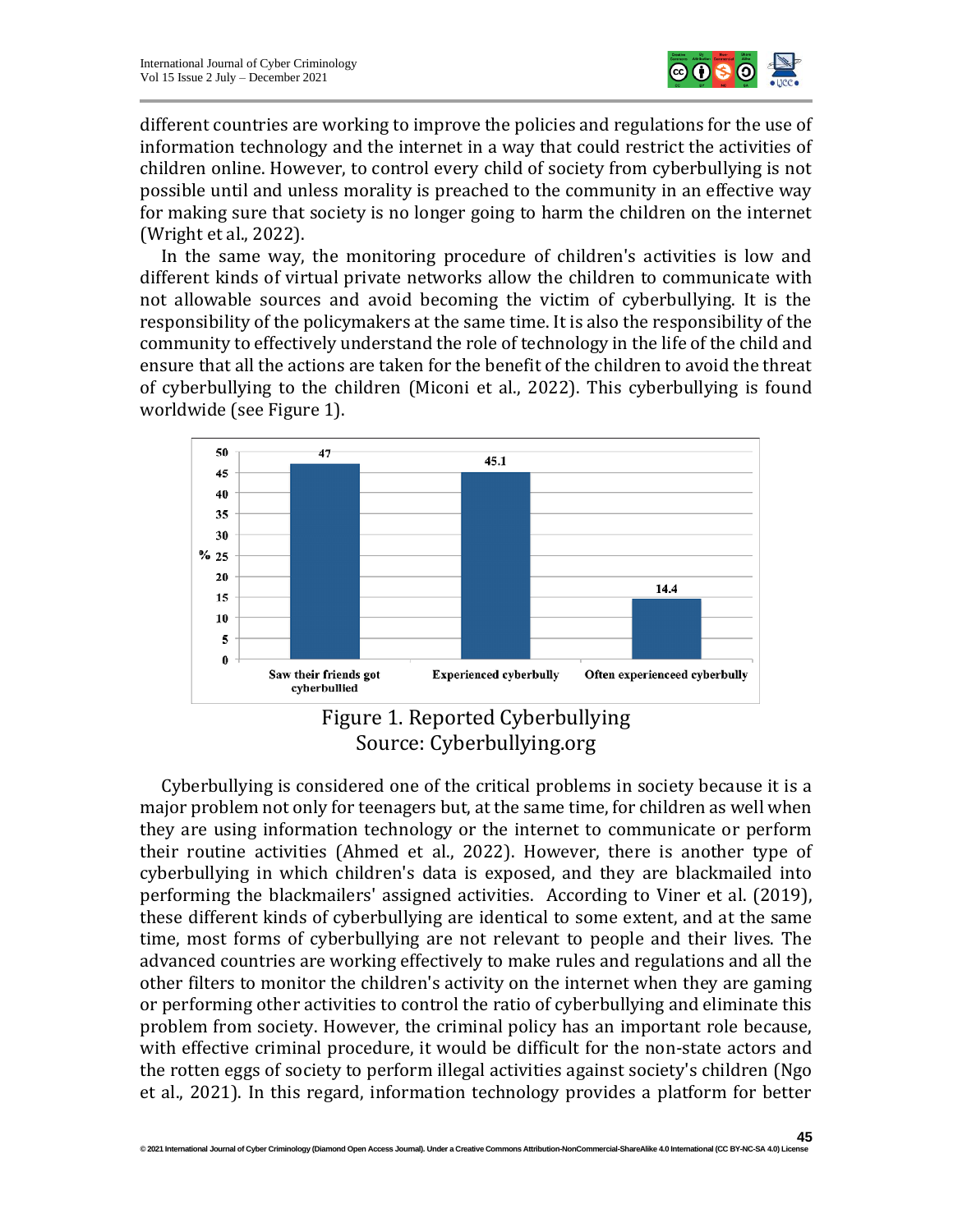communication and routine life activities. However, on the other hand, there is a different kind of negative use of information technology that is problematic and creates problems not only for society but at the same time for the children of the society because the children are being a victim of bullying and this problem is increasing in all over the world, particularly in the Asian and Indonesian community (Ahmed et al., 2022). While various laws and regulations prohibit cyber billing against children in any society, these rules are ineffective in dealing with this issue. In this regard, the worldwide reported cyberbullying is also presented in the world's most advanced and developed countries (see Figure 2).





The study's objective is to understand the role of criminal policy and the policy related to cyberbullying to prevent further reports and cyberbullying activities in Indonesia. In this regard, the study considered the important role of criminal policy based on the rules and regulations of the policymaker of Indonesia. Undoubtedly, every country wants the younger and the children of that country to be protected from all kinds of illegal activities to ensure that children are getting proper education and health-related facilities in the society. However, on the other hand, the criminal minds people and the other people who are doing cyber bullying intentionally. These people are creating problems and psychological effects for long-lasting issues for the children (Viner et al., 2019). In this regard, the study is designed to provide a detailed analysis of the literature review identified by the previous studies and explain the relationship between criminal policy and the cyberbullying system in Indonesia's context. It is critical to understand that cyberbullying will not end in society easily (Ngo et al., 2021), but the rules and regulations for criminals must be developed to help avoid cyberbullying in Indonesian society. The study aims to provide theoretical and practical implications that could help develop the policy and make laws and other

#### **46 © 2021 International Journal of Cyber Criminology (Diamond Open Access Journal). Under a Creative Commons Attribution-NonCommercial-ShareAlike 4.0 International (CC BY-NC-SA 4.0) License**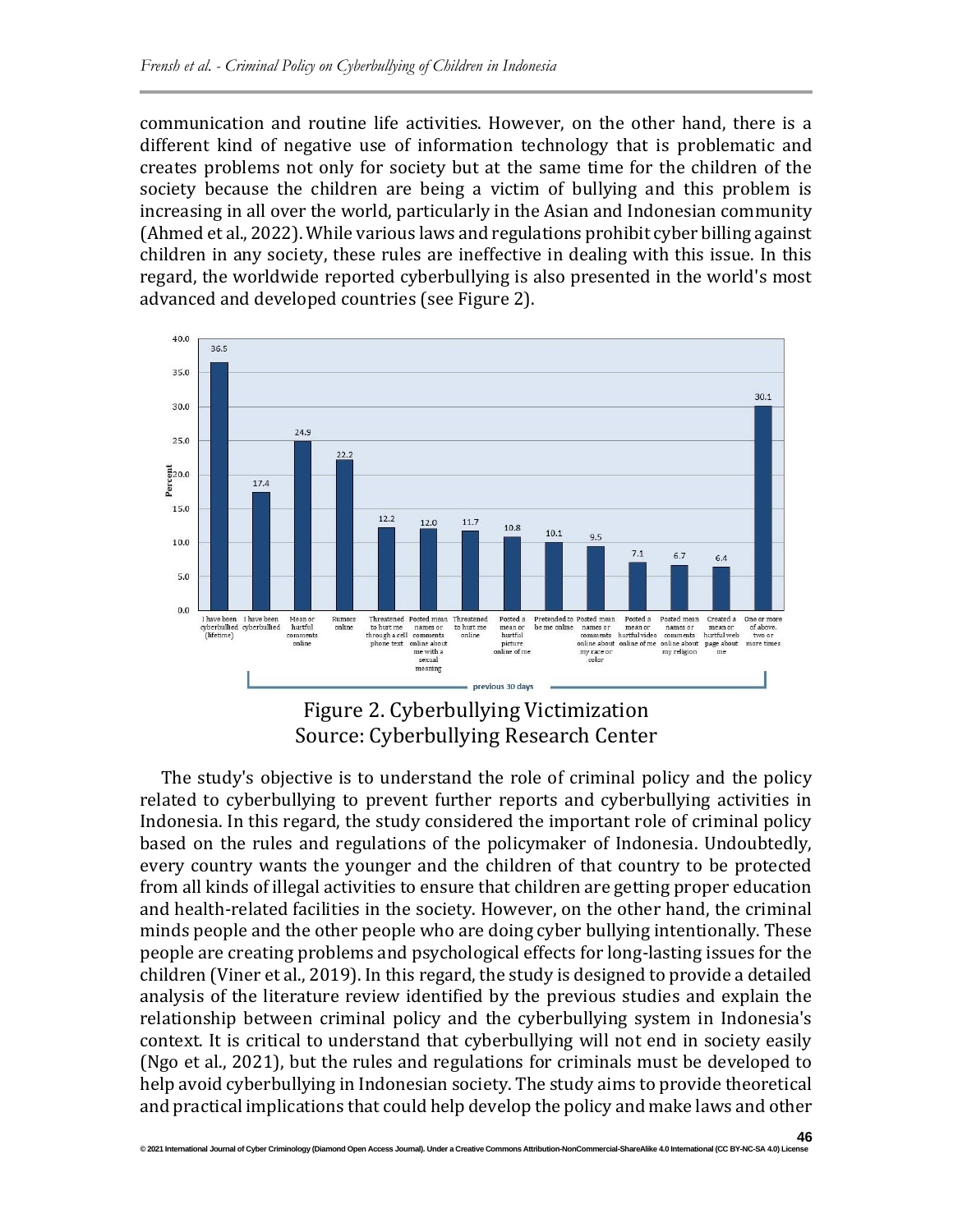

**47**

regulations to prevent cyberbullying from the children of Indonesia.

This study is significant because it is based on the criminal policy and its implication for reducing and eliminating cyberbullying problems among the children of the Indonesian community. In this regard, the study is designed to thoroughly assess the literature to establish a relationship between the hypotheses tested to comprehend the study's main goal. Simultaneously, the study is intended to present theoretical implications to fill a literature gap that any previous investigations have not addressed. Additionally, this study is designed to provide practical consequences for all stakeholders that are directly or indirectly involved with the institute and the social obligation to eradicate all issues associated with cyberbullying in the Indonesian community. Significantly, the study results would lead the variety of cyberbullying and its problems in a new direction to provide detailed and wellanalysed implications to prevent the culture of cyberbullying in the Indonesian community.

#### **LITERATURE REIVIEW**

#### **Cyberbullying in Indonesia**

Cyberbullying is a problem that is disturbing society's whole structure, particularly the children of society who are victims of cyberbullying (Ahmed et al., 2022). It is critical to understand that the children's activities are not being monitored by the parents when they are on the internet and their spending time on games and other different kinds of activities. As a result, cyberbullying has become a problem for children because sometimes they share their personal information with someone else. In this way, when the children's personal information is shared with someone else, they are blackmailed by the non-state actors that create a problem for society and the children at the higher level (Ngo et al., 2021; Viner et al., 2019). Simultaneously, laws and regulations are critical to preventing minors from cyberbullying. However, in current times, it has become difficult for legislators and policymakers to comprehend the dynamics of cyberbullying and adjust rules and regulations to eradicate this problem. (Wachs et al., 2019). One of the fundamental reasons behind the cyber building is that people are not working to improve their economic condition moderately due to other social issues such as poverty and low income (Viner et al., 2019). But instead, they are using different practices to blackmail other people and get the opportunity from it. In this same way, several reports are reported against the culprits of cyberbullying because it is thought that this number is increasing as the expansion of technology is growing in society (Wachs et al., 2019). On the one hand, the countries that are working to improve the problem and issues of cyberbullying in the society, these countries are encouraging people to improve their standard of living and monitor the activities of their children in an effective way (López-Meneses et al., 2020). Social media plays a damaging role in cyberbullying (see Figure 3).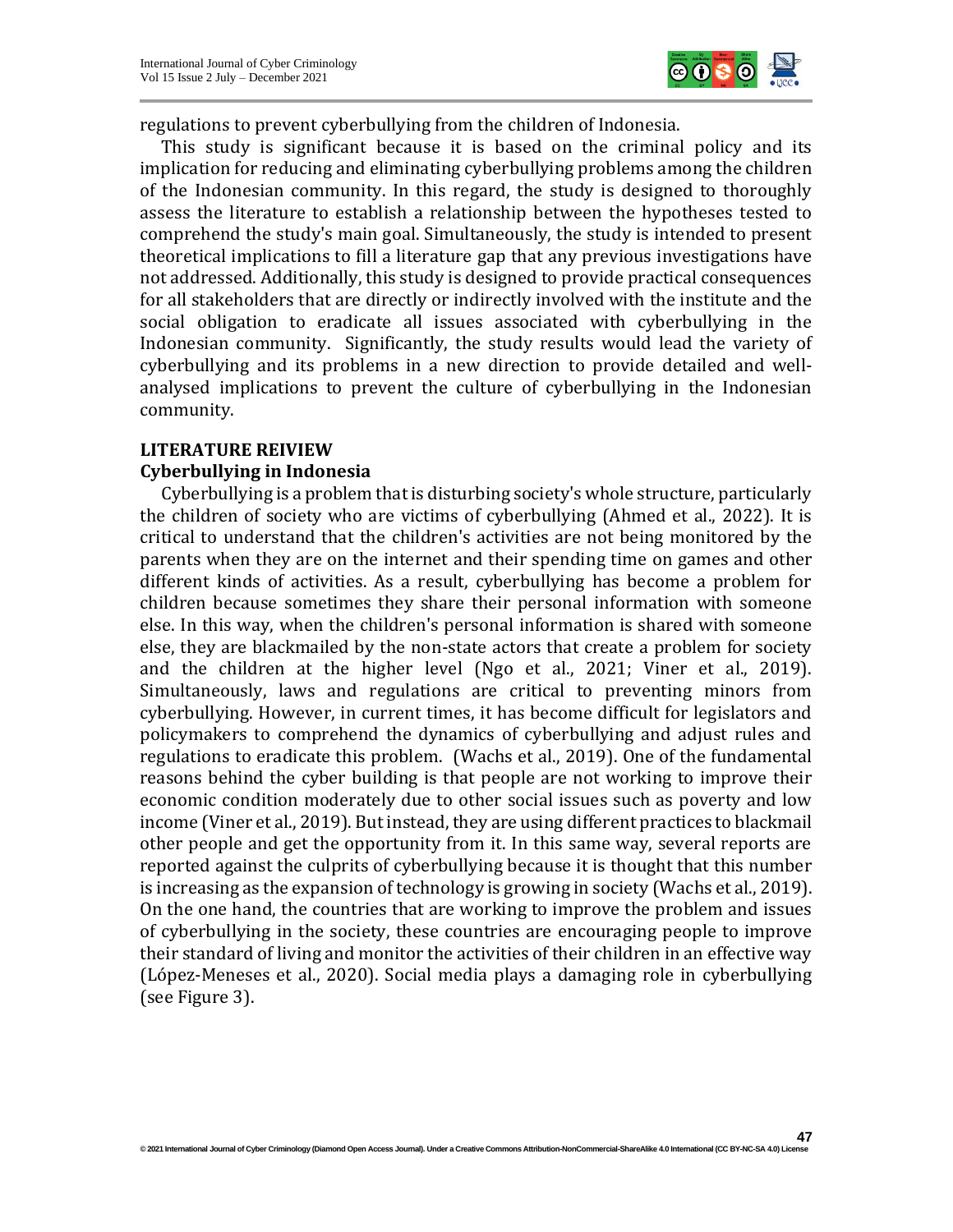

Source: Kompas.com

At the same time, people are always informed to educate the children about the rules and regulations of cyberbullying and ask them not to share their secrets and personal information with anyone else. The indicator of cyberbullying in this country is low compared to other countries that are highly victims of cyberbullying (Wachs et al., 2019). On the other hand, the countries that are badly failed to improve the standard of living and field to ensure the quality use of information communication technology, these countries are not improving the rule the regulation to monitor the activities of the children (Miconi et al., 2022; Wachs et al., 2019). This has created problems for the children because they are becoming victims of cyberbullying in these countries very easily. It is important to understand that society must prevent cyberbullying with the law-making institutes' appropriate steps (Gül et al., 2019). According to the report of the United Nations Human Right Commission, hundreds of thousands of children every year are facing the problem of a different kind of cyberbullying by non-state actors that are creating a problem for the children and their future (Ahmed et al., 2022; Gül et al., 2019). In this regard, the responsibility of the concerned authorities is to identify the factors that are creating such kinds of problems in an effective way to ensure that the children are no longer available for such types of illegal activities by the criminals. By effectively taking these kinds of actions to eliminate cyberbullying, the government can increase the children's standard of living and improve their social and mental status to prevent cyberbullying (Vivolo-Kantor et al., 2021).

### **Criminal Policy in Indonesia**

The criminal policy is to control all kinds of crimes in any country that creates a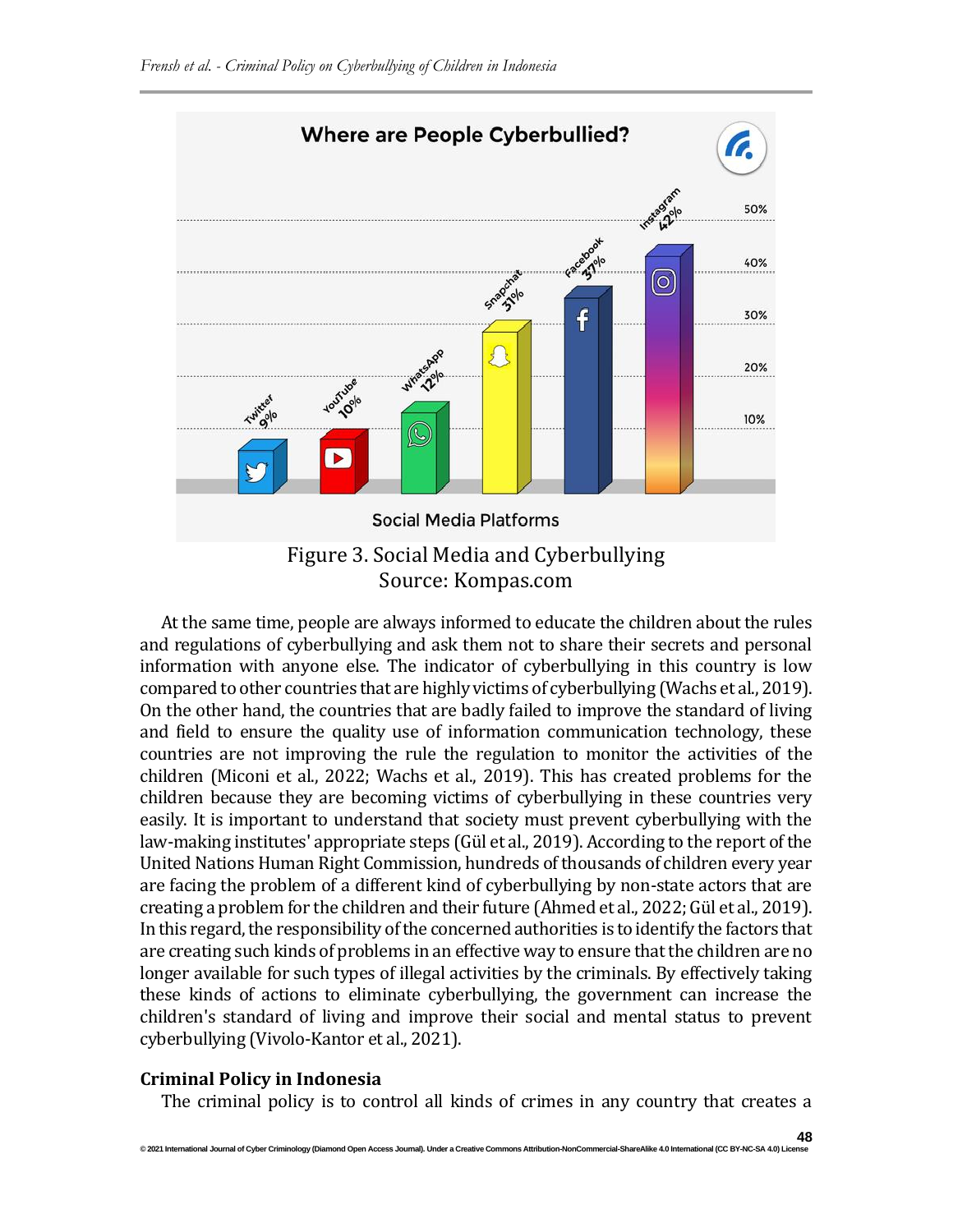

problem for society at the large level. According to Shadmanfaat et al. (2021), different countries are developing other criminal policies according to their context because crime varies from country to country. However, as for as the criminal policy related to the cyberbullying of children is concerned, now the countries are working to establish and formulate these kinds of strategic criminal policies against cyberbullying and other internet-related issues that are damaging the status and profile of the children (Vivolo-Kantor et al., 2021). According to (Ahmed et al., 2022), these responsibilities are not only social but also the moral responsibility of society to establish, implement and evaluate criminal policies to reduce the evil of cyberbullying. In the same way, the government of Indonesia has found different kinds of rules and regulations, including critical policies for the elimination of cyberbullying problems in society (Soyeon Kim et al., 2018). It is a truth that when a society operates on a moral and ethical basis, all stakeholders are considered in order to raise the standard of living for the people and children, as children are the future generation. Criminal policies designed to address the problem of cyberbullying in society are critical to consider since they help different countries improve their rules and regulations governing children's online activities. (Miconi et al., 2022). It is noted that thousands of children become victims of cyberbullying in Indonesia when they mistakenly share their personal information, including their name, age, and gender, to the unknown and irrelevant profiles that ultimately lead them to destruction. In modern times, the parents are busy in their life, and they have no time to spend with their children. In this regard, the children face a different kind of problem because their parents do not appropriately monitor them (Fabito et al., 2018; Soyeon Kim et al., 2018). Criminal policy in Indonesia demonstrates that the parents should educate the children for avoiding all problems with discussions of the parents and not hide any facts from the parents (Dou et al., 2020).

Similarly, in advanced countries where the communication gap between parents and children is low and their information is shared daily, in such countries, the reports of cyberbullying are not reported. In this way, it is understood that the communication gap is one of the fundamental reasons that help children go into illegal communication with different people (Shadmanfaat et al., 2021). However, if the communication gap between children and parents is closed, it will be easier for children to share all pertinent information with their parents and resolve the primary issues associated with cyberbullying. Despite criminal policies and parental monitoring, information technology has enabled various ways for illegal and nonstate actors to humiliate children's personalities to the point of destruction. In backward countries, where the parents are not appropriately educated and are not familiar with internet and information technology-related issues, in these countries, the kids are becoming the victim of cyberbullying because of low or less monitoring by the parents and the other authorities (Ferschmann et al., 2022). At the same time, it is also noted that the lawmakers and the policymakers are the earlier generations, and they have not acknowledged the issues and dynamics of the current age. In this way, they failed to develop a strategy and implement it with the administration's help to reduce the criminal-related activities in society. While criminal policy effectively monitors children's activities in Indonesia (Kalvin et al., 2021), these policies are ineffective in the long run at addressing all of the problems associated with cyberbullying in the modern world, which is constantly changing its dynamics for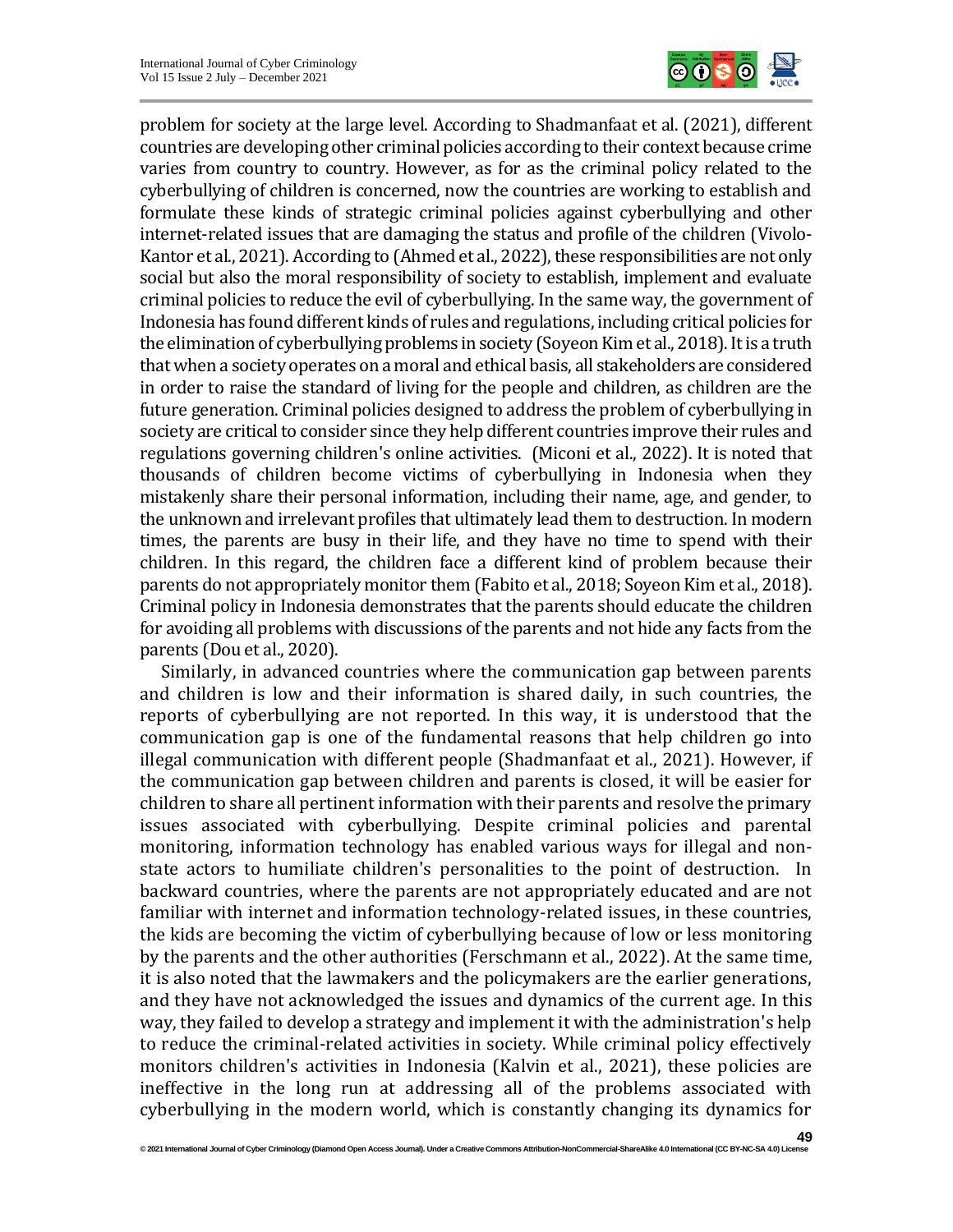people and children.

# **Negative of Technology**

Technology is to utilise all modern communication tools to get the greater benefits that were not available to the people of the past. However, on the one hand, there are positive uses of technology that are helping the community and the business sector to grow productively (Dou et al., 2020). On the other hand, there are different kinds of negative uses of technology that create a problem for society at the largest level. This harmful use of technology is detrimental to the greater good of the people because it enables non-state actors and individuals who are not committed to the community to create problems, not only for the community as a whole but also for the community's children. (Shadmanfaat et al., 2021). In this way, they are using technology to access the children and provide great information to them to benefit from them. The percentage of internet users in Indonesia is available in Figure 4.



Figure 4. Internet Users in Indonesia Source: Websindo.com

The negative use of technology that the people are utilising is based on the criteria in which the public faces problems are monitoring children's activity. In the backward and stable countries and, at the same time, in the advanced countries, the negative use of technology is also at its peak, which is harmful to society at the advanced level (Dou et al., 2020). In this regard, it is important to understand that lawmakers and policymakers should ensure that the negative use of technology must be eliminated from society. All kinds of negative people should not be allowed to use technology to damage the people of society. However, at the same time, it is important to understand that United Nations Human Right Commission has declared that technology must not be used to violate human rights and human dignity in any country. But the countries are failed to develop strategically formulated strategies to evaluate all of the criteria for using technology and prevent the ways of negative use of technology (Shadmanfaat et al., 2021).

Moreover, this negative use of technology is a crime because not for the greater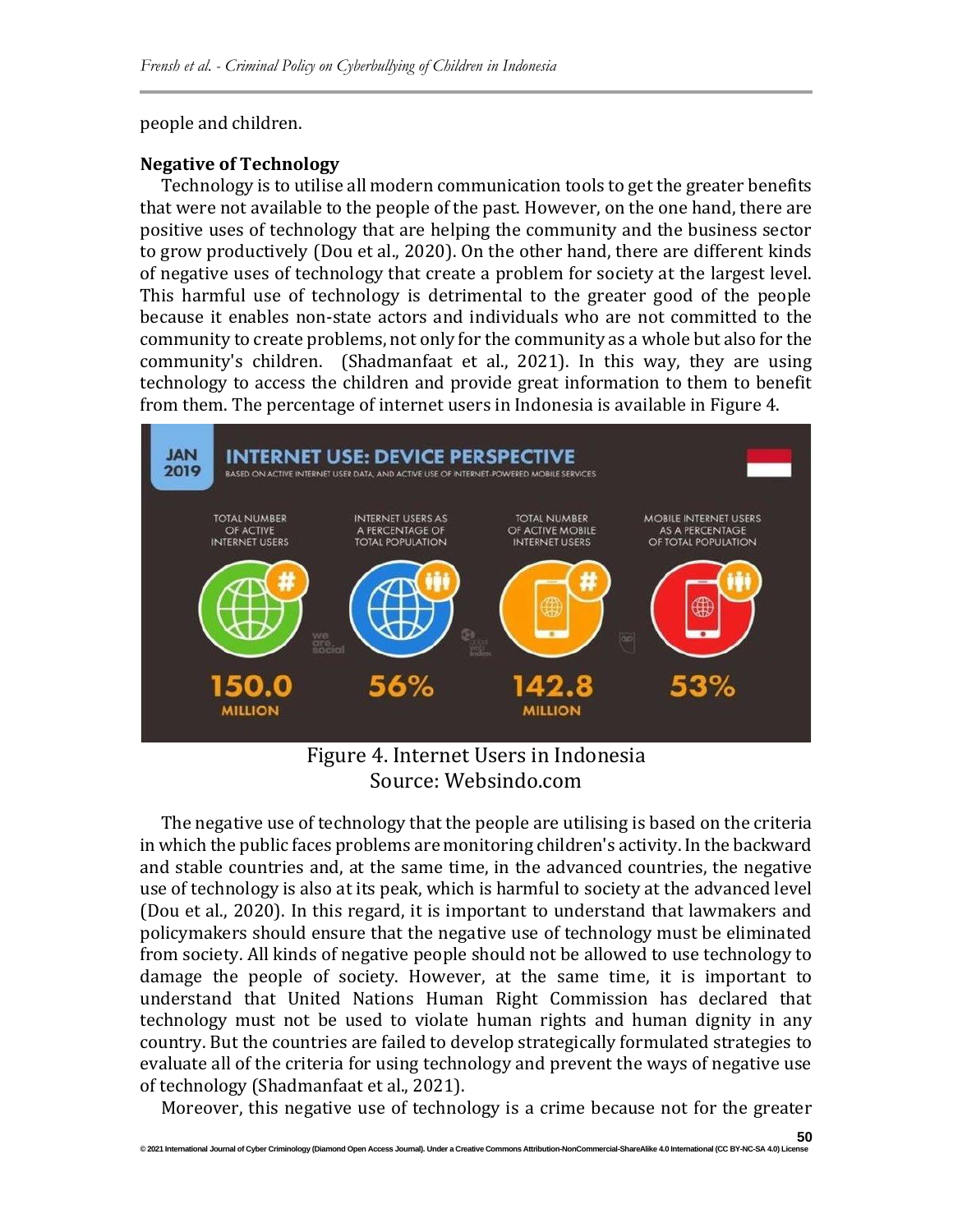

benefit of society. Despite the rules and regulations related to the positive use of technology, the government and the other stakeholders are failed to educate the people to avoid the negative use of technology. This negative use of technology leads to cyberbullying in which people are the victim of this problem, and they are failed to live a comfortable life in a sustainable atmosphere of technological advancement (Dou et al., 2020). In Indonesia, the negative use of technology is at its peak because of less monitoring and very few regulations that are not restricting and bringing the culprits behind the bar who are you in technology for negative purposes.

#### **Policy Making and Child Care**

In modern times, for the protection of the child from cyberbullying and other illegal activities by a criminal person over the internet, it is the responsibility of the family and the government to develop strategies that must be implemented in an effective way to get better results. However, as the criminal policies are concerned, the government's responsibility is to ensure that the children are protected with effective management and policies that are important to consider when it comes to the production of the child. The important factor behind child protection from cyberbullying is that the parents must monitor the child's activities (Dou et al., 2020). Similarly, the government and other stay holders must conduct ethical filters and monitor directly related to protecting children from cyberbullying, as this monitoring of a kid's actions reduces the likelihood of the youngster being involved in unlawful acts. As far as the parents' responsibilities are concerned, they must petition the government to secure the child's protection from criminal activities in a productive manner. According to Dou et al. (2020), advanced countries are constantly developing strategies and policies to protect children from cyberbullying because it is believed that children are disproportionately affected by this problem and that it is the guardians' responsibility to protect them from such illegal activities.

On the other hand, backward countries that are not progressing have failed to design a plan for child safety and implement policies properly (Dou et al., 2020). As a result, the children in these communities face significant cyberbullying issues due to the government and their parents failing to adequately assist them in their daily life activities on the internet. Without a doubt, the cyber law proposes severe penalties for those who violate cyber laws, but the government's role is to enforce the law with the assistance of the administration to eradicate this problem from society (Brooks et al., 2022; Jaya & Wulandari, 2022; Shadmanfaat et al., 2021).

#### **METHODOLOGY**

This study is based on the qualitative data taken with the help of interviews protocols that were taken very carefully to get the response. The target population for this study was the criminal justice department and cybercrime department employees directly dealing with cyberbullying issues related to children. The interview protocols were determined with the assistance of an expert, and a written letter was sent to the responders requesting their time for the interviews. The visitors were informed of the study's goal and interviewed to get data after the appointment. In this way, this research has proceeded further. However, 20 interviews were conducted in total, half of them were conducted for the officials of the criminal justice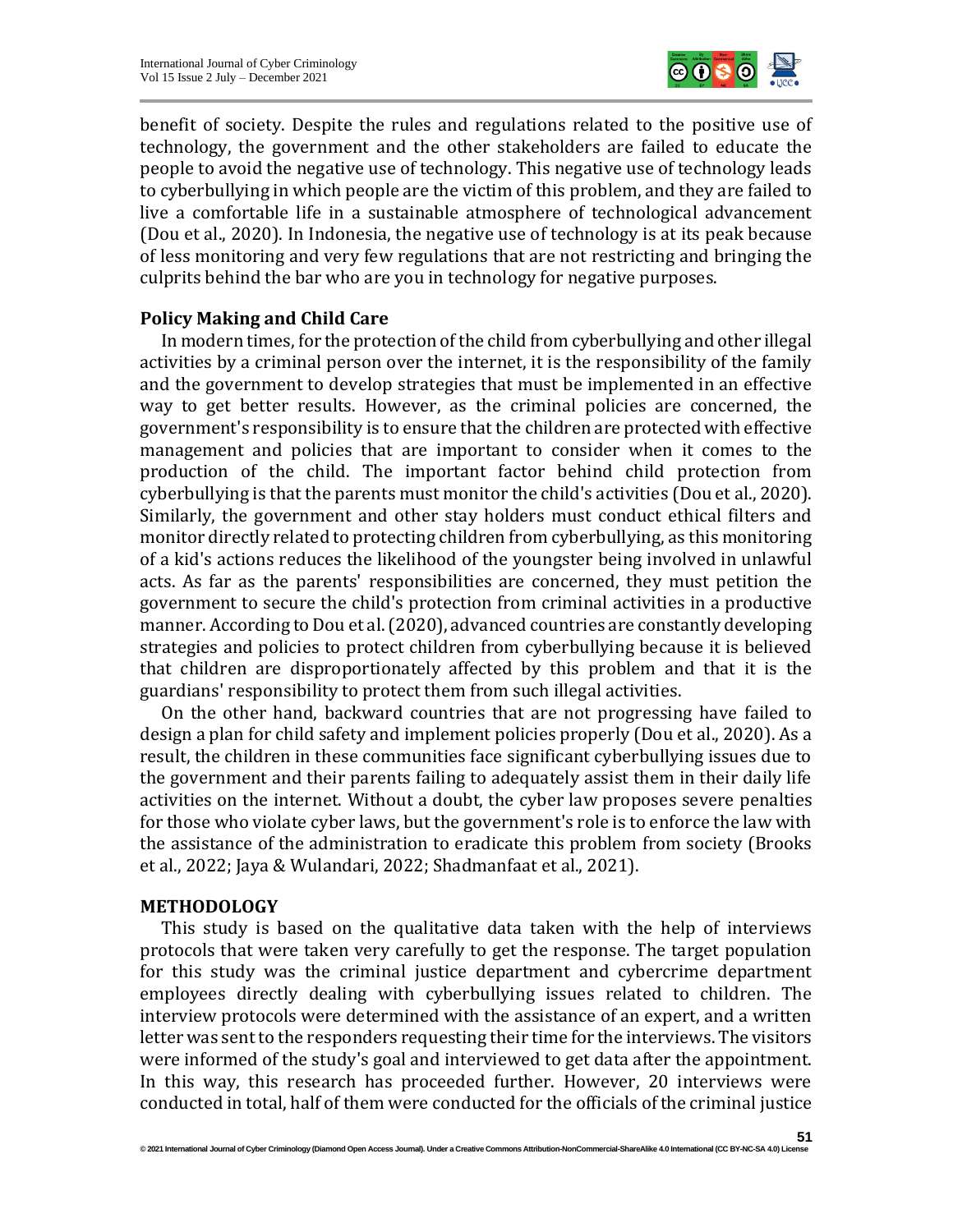department, and the rest were conducted to get information from the officials of the cyberbullying department. The whole environment during the interviews was comfortable, and the respondents were apricated for their best and to point response to the interview protocols.

#### **RESULTS**

The data taken from the interview was analysed effectively, and it was observed that the respondents had different responses to different questions. According to the results presented in Table 1, 89% of respondents believed that the crime of cyberbullying is increasing over time, which is not beneficial for society as well, and it indicates that the governments are other authorities are failed to protect children from crimes. Secondly, the results show that 87% of respondents consider the negative use of technology responsible for cyberbullying people. Furthermore, 33% of respondents claim that the current criminal policy in Indonesia is efficient and appropriate to deal with the issue of cyberbullying. Also, 61% of the respondents believed that people effectively report cyberbullying, which is beneficial for society in the long run because the concerned authorities address said crimes concerned authorities address reported crimes. Lastly, 16% of the respondents believed that the children themselves are responsible for the act of cyberbullying against them. In this way, the interviews' results indicate a clear variation in the respondents' responses related to the cyberbullying of children in Indonesia.

## Table 1. Interview Protocols Results

| <b>Interview Protocols</b>                                | Yes | N <sub>0</sub> |
|-----------------------------------------------------------|-----|----------------|
| 1. Cyberbullying is increasing over time?                 | 89% | 11%            |
| 2. Technology is responsible for cyberbullying?           | 87% | 13%            |
| 3. Criminal policy is effective to prevent cyberbullying? | 33% | 67%            |
| 4. Cyberbullying is effectively reported?                 | 61% | 49%            |
| 5. Children are responsible for cyberbullying?            | 16% | 84%            |

# **DISCUSSIONS AND CONCLUSIONS Cyberbullying Law in Indonesia**

In Indonesia, there are strict laws for cyberbullying that are implemented to protect the people from the crime of cyberbullying that is restricting the people from developing (Zhang et al., 2020). These laws are found in the Indonesian Criminal Code Act. According to the Indonesian Criminal Code Act Article 310, Paragraph 1, "Whoever intentionally attacked the honour or good name of someone with an impute, which means so that it is known to the public, was threatened with imprisonment because of contamination longest nine months or criminal fines at the most four thousand five hundred rupiahs."

### **Effects of Cyberbullying**

Crimes have unintended effects that are detrimental to society in some way. In this regard, it was discovered through interviews that cyberbullying has a variety of harmful consequences due to the long-lasting effects it has on youngsters (Sumardiana, Wicaksono, & Ramada). It is reported that youngsters are experiencing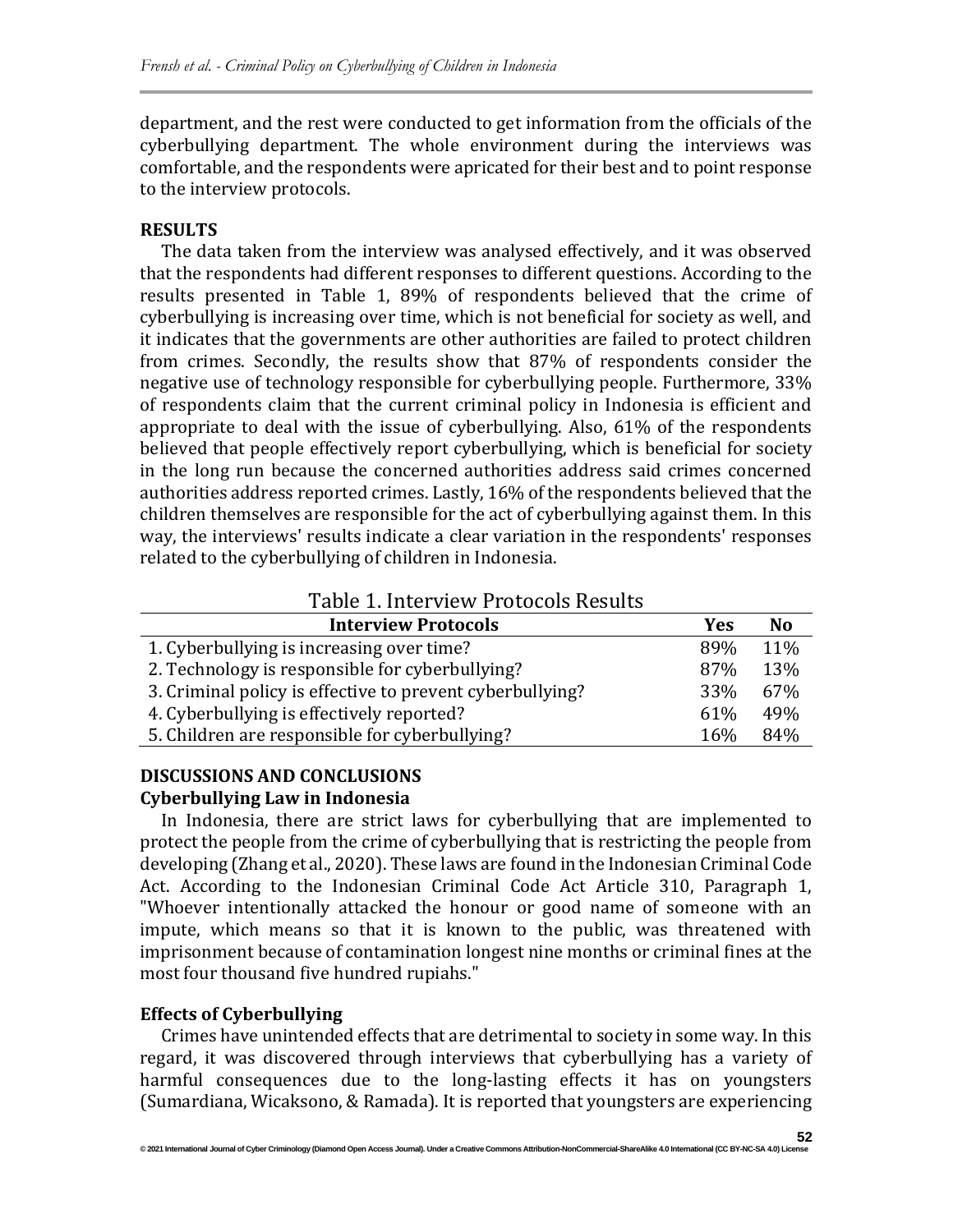

difficulties with mental health issues, including increased depression, decreased selfesteem, increased rule-breaking behaviour, increased negative emotions, and decreasing self-esteem (see Table 2). However, these difficulties are not in the general interest of the society, and they are wreaking havoc on the entire structure of the society, causing problems for the children who are the society's future.

| Table 2. Effects of Gyberballying |                                  |  |
|-----------------------------------|----------------------------------|--|
| <b>Number of Victims</b>          | <b>Negative of Cyberbullying</b> |  |
| 399                               | Mental health Issues             |  |
| 856                               | Increase depression              |  |
| 433                               | Decreased self-concept           |  |
| 245                               | Increase rule-breaking behaviour |  |
| 532                               | Increase negative emotions       |  |
| 543                               | Decreased self-esteem            |  |
| 121                               | Increase suicidal behaviour      |  |

#### Table 2. Effects of Cyberbullying

#### **Moral Responsibility**

It is a truth that the objective of moral education is to educate people on how to conduct morally in society to avoid causing harm to the community. In this regard, as far as cyberbullying of children in Indonesia is concerned, the government's and parents' obligation is to guarantee that children receive moral education. (Zhang et al., 2020). Indeed, according to Park et al. (2021), moral education is helpful to make decisions for choosing the right way between the wrongs. When children e motivated to act morally, they will not be involved in any illegal activity that could easily let them fall on the earth (Brooks et al., 2022; Sobhani et al., 2022). In this way, there is the responsibility of the government to conduct workshops and seminars on morality and create awareness among the people to ensure that they are no longer involved in any kind of illegal activity that could be harmful to them in a long way (Carlson & Frazer, 2021; Park et al., 2021). No doubt, different non-government organisations are working to empower people to fight against social issues, but no organisation has focused on reducing the evil of cyberbullying in society (Polanin et al., 2021; Natarajan Yuvaraj et al., 2021).

On the one hand, according to Puntub and Greiving (2022), some countries are working effectively to preach morality to the people to ensure that people are doing moral actions in society and are not involved in any illegal activity. As a result, the public and children of these countries are less facing the issues of cyberbullying than the other countries where there are no rules and regulations for dealing with such kinds of things. According to Cheng et al. (2021), it is also observed that the countries in which the government is failed to empower the people morally and socially, these countries are facing the consequences beyond expectation. Similarly, the people of these countries face issues related to their problems, including cyberbullying. When the parents teach moral education to the children, it creates awareness in them for behaving in a good manner in every situation. As a result, the children would be empowered and perform effectively and morally in the span of life (Carlson & Frazer, 2021). In America, the cyberbullying cases were reduced when the government initiated to improve the standard of living of the people with morality, and the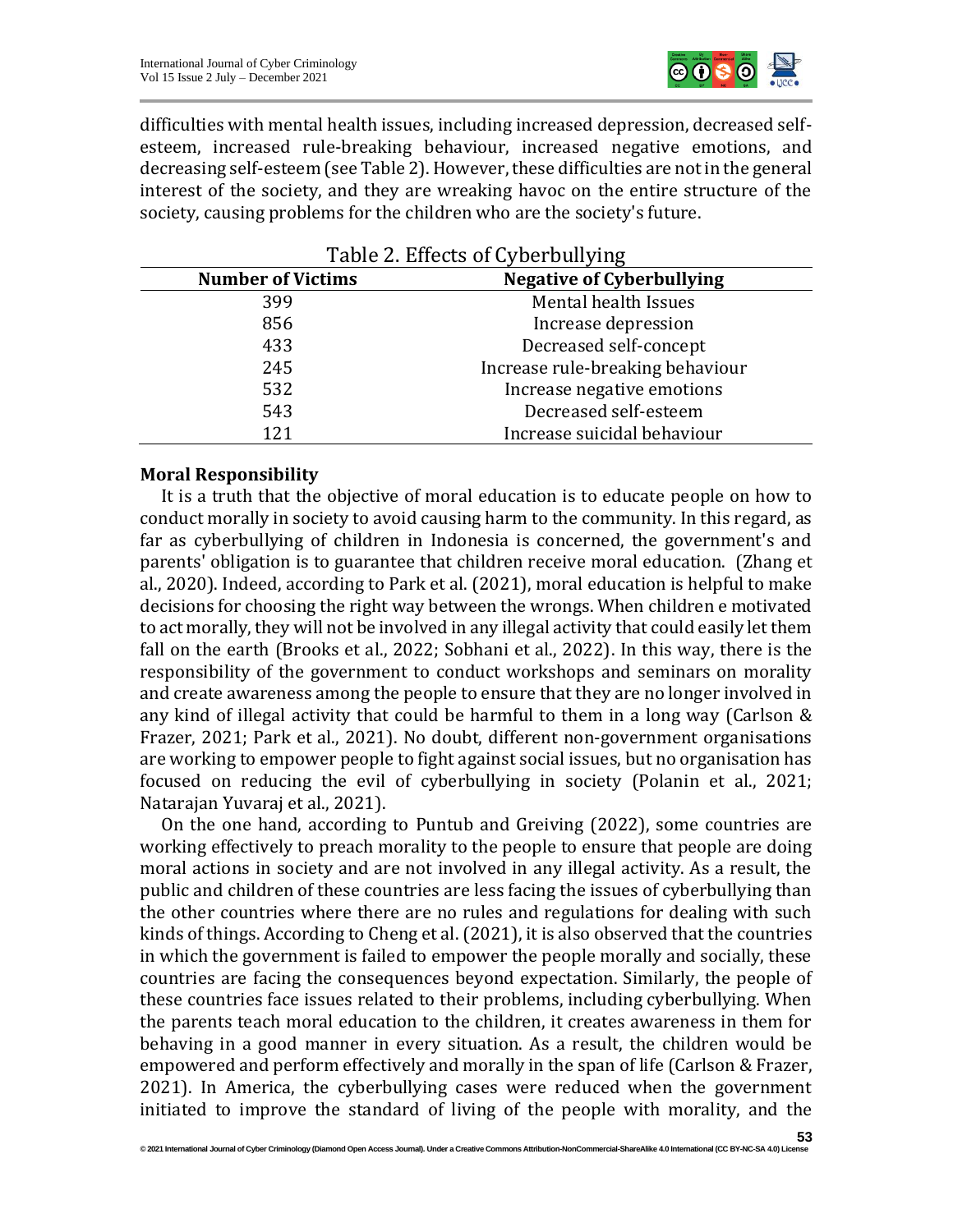workshops on molality were conducted to highlight that people must behave gentlemanly in different kinds of critical situations (Polanin et al., 2021; Zhang et al., 2020). In this regard, this model of America can be adopted for Indonesia to ensure that the children of Indonesia would not face any cyberbullying in their coming life (Lucantoni et al., 2022; Zhong et al., 2021).

### **Cultural Responsibility**

It is a fact that culture is responsible for different kinds of actual activity in society because different cultures support these all. However, society defines the culture in a narrow sense where the personality traits and particular features are considered the cultural dimensions (Natarajan Yuvaraj et al., 2021). No doubt, these all are cultural dimensions, but at the same time, culture is not limited to these all things. It is beyond concept. As for as cyberbullying is concerned, it is believed that culture plays a critical role in this problem (Laxmi et al., 2021). Due to cultural variation, there is a communication gap between the parents and the children, which is one of the fundamental and ultimate reasons for cyberbullying. Children do not communicate their problems to their parents; instead, they react without any consideration (Zhang et al. The responsibility of the government and other stakeholders in any society is that the people of the society are preached with the cultural guideline, and there is no longer a communication gap between the parents and the children that would ultimately help the children and the parents to react morally and socially against the act of cyberbullying effectively (Cheng et al., 2021). The cultures rich in moral values and ethical standards this culture-rich moral values and ethical standards are getting an advantage over the other culture in eliminating and reducing the act of cyberbullying in society. The people who are highly involved in different kinds of criminal activities believe that it is the advantage of a culture that is not restricting them to perform such types of activities (Barlett et al., 2021; Chudal et al., 2021). In the culture of Mexico, it is not a bad job to do hate speech and other illegal communication against other people because it is believed that these people are not worried about their social and moral status (Cheng et al., 2021). When a culture fails to ensure morality and ethical values in routine life practices, people's behaviour would be changed to such cultural dimensions, resulting in great consequences (Menin et al., 2021). It is believed that countries with less cultural improvement and cultural dimensions are the ones that fail to access illegal activities because the definition and moral guidelines of cultures are not appropriately presented (N Yuvaraj et al., 2021). On the other hand, the culture of Indonesia is rich, and it is prohibited in the Indonesian culture to act any kind of cyberbullying against children. Society must work collectively to ensure that the innovative people are getting their rights and that children are no longer available for cyberbullying (Menin et al., 2021).

### **Technological Responsibility**

Technology also has a positive use in our society that effectively controls different problems in the negative use of technology (Seunghyun Kim et al., 2021). In this regard, it is important to understand that technological advancement is also beneficial for people when they control and monitor children's activities over the internet and online games (Laxmi et al., 2021). Cyber experts can design different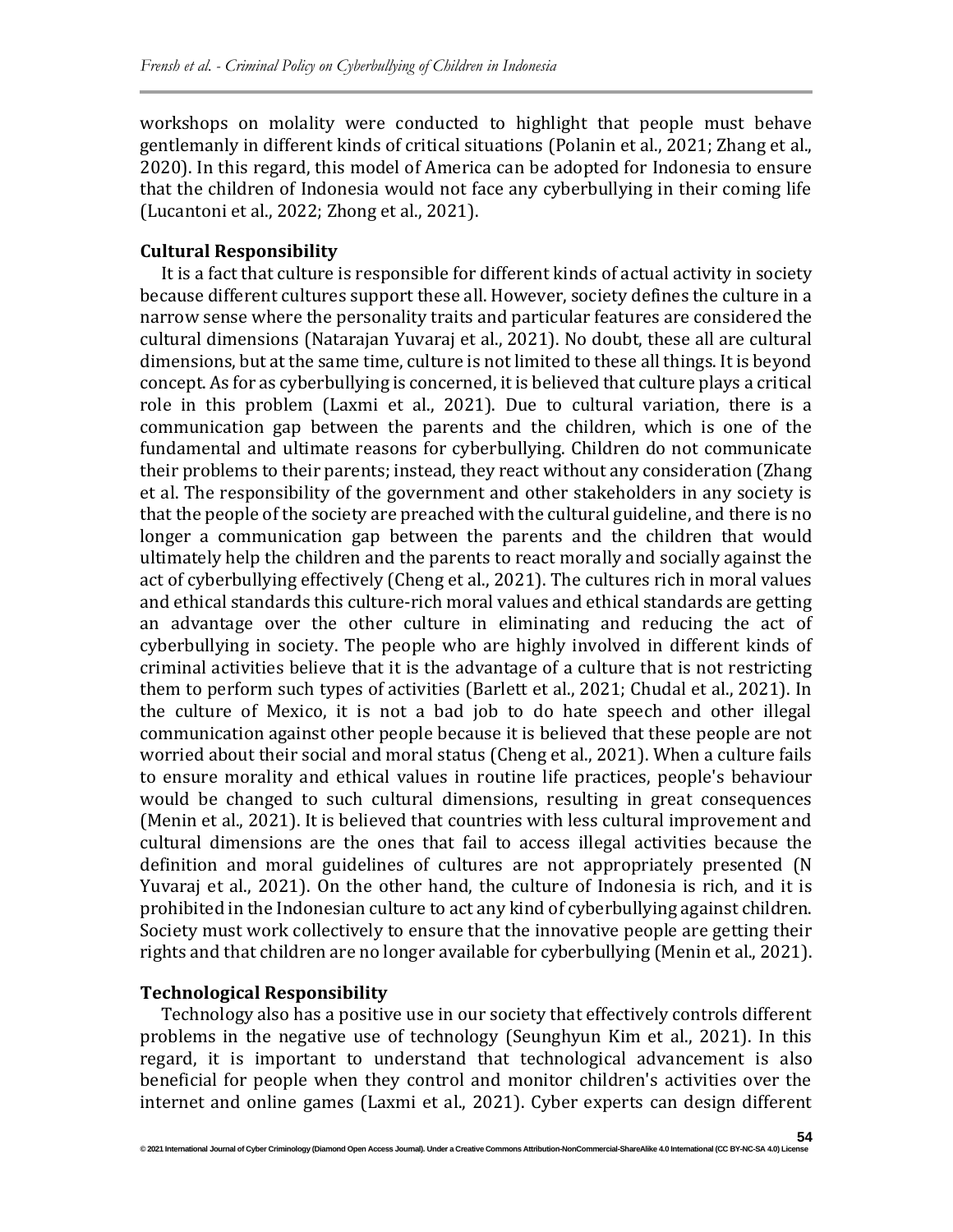

filters to ensure that the children are no longer available for the bad hand to be humiliated in self-respect. In this way, according to Seunghyun Kim et al. (2021), the responsibility of the parents is to use different kinds of applications designed to monitor the activities of children in an effective way to reduce the risk of their involvement in the action of cyberbullying. Indeed, the policies are implemented to eradicate this problem from society, but at the same time, the responsibility is from the perspective of technology because, with the help of technology, it has for the people cyberbullying children (Bedrosova et al., 2022). According to the study by Seunghyun Kim et al. (2021), it is important to consider that the advanced and modern countries in technology are designing and updating their overall structure of the internet in an effective way to monitor it accurately and develop the strategies to ensure that the people are no longer involved in different kinds of illegal activities that are harmful to them. Indeed, these countries are getting an advantage due to their technology and the fewer reported applications against the cases of cyberbullying (Nappa et al., 2021). In this way, the management can ensure that cyberbullying must be stopped from the perspective of technology to ensure that the children are in safe hands (Laxmi et al., 2021). Oppositely, the countries in which the parents are not available to monitor the activities of the children, these countries are badly failed to ensure that the children are provided with the right opportunities and right plate form to use the internet (Seunghyun Kim et al., 2021; Natarajan Yuvaraj et al., 2021). As a result, the children of these countries face different violations of cyber laws, according to police reports. The problem is from the perspective of technology, so the ultimate solution must be from the standpoint of technology because with the help of technology, it would become for the paper to ensure that they are properly maintaining their standard of living to improve the protection of the children over the internet (Ngo et al., 2021; N Yuvaraj et al., 2021). In this way, the parents of Indonesian children must consider the role and responsibility of technology to reduce the chances of involvement of children in such kinds of activities (Bedrosova et al., 2022).

#### **THEORETICAL AND PRACTICAL IMPLICATIONS**

This study aims to present theoretical and practical recommendations for eradicating the social evil of cyberbullying in Indonesian society. On the one hand, this study suggests theoretical implications to fill a vacuum in the literature by examining the role of cyberbullying in Indonesian culture, particularly among youngsters. Thus, this study demonstrates the critical role of technology, legal and moral actions, a lack of knowledge, and a lack of morality in Indonesian children's cyberbullying. The study reveals that cyberbullying has long-term effects on society since the youngsters who are bullied face a unique social and emotional crisis that may ultimately lead to their demise. Thus, this study elucidates the relationship between foreign people's cyberbullying and their technology usage. This relationship is critical to evaluate, as are the study's findings, to determine if lawmakers and policymakers are actively striving to better society and eradicate the social evil of cyberbullying. The management's role is to ensure that all direct and indirect relationships between various aspects of cyberbullying are displayed in a way that is easily recognisable by the public to combat the social evil of cyberbullying.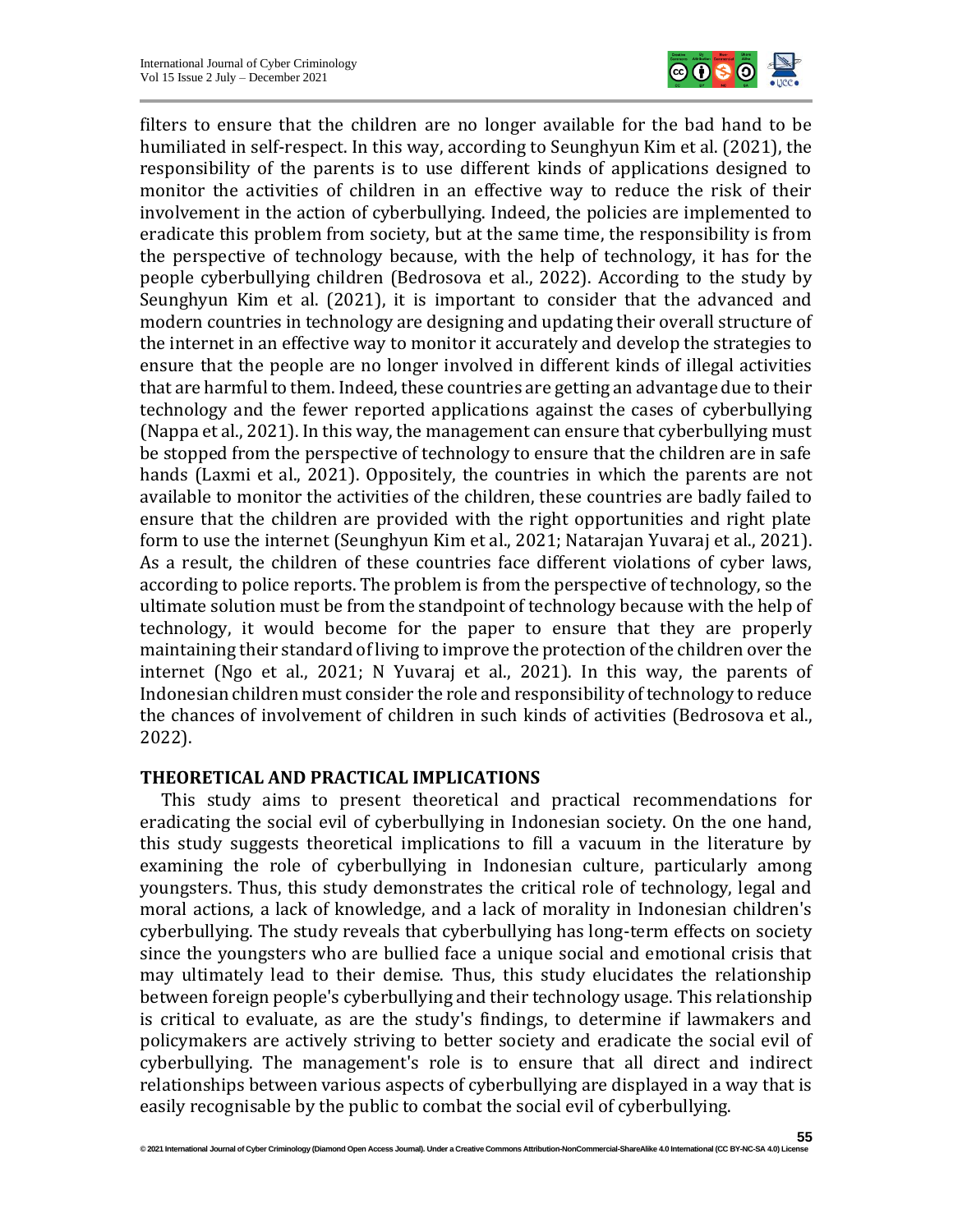On the other hand, this study reveals major practical solutions that stakeholders and policymakers seeking to minimise cyberbullying should consider. First, it is the administration's job to ensure that children's internet usage is secured and that it is regularly monitored ethically to ensure no harm comes to the children of Indonesia. Simultaneously, it is the management's job to ensure that productivity in terms of moral education is offered to the children to prevent them from becoming involved in various illicit activities that could jeopardise their future. Similarly, parents are responsible for utilising multiple applications and other monitoring to ensure that their children are not engaging in risky activities or possessing prohibited items. Additionally, children must be taught ethical values to prevent them from becoming involved in various unlawful activities, as the final effect of illegal actions is to harm individuals for an extended period. Thus, it is not only the parents' job but also the society's and stakeholders, including the administration, to work collaboratively and effectively to eradicate social evil from the international society. Additionally, the criminal justice system and cybercrime department ensure that all reported instances are handled effectively, resulting in no harm to the public or their children.

#### **LIMITATIONS AND FUTURE DIRECTIONS**

This study was conducted to analyse the role of criminal policy in cyberbullying in Indonesia. However, this study has considered the role of criminal policy by getting data based on interview protocols by the officials of the criminal justice and cybercrime departments. On the other hand, other multiple factors contribute to cyberbullying in Indonesia. In this regard, future studies should design the framework to identify the role of poverty, social evils, and a weak justice system in cyberbullying of the people in Indonesia. In this regard, this contribution would be worthy of the literature because no previous study has considered these factors' role in the cyberbullying of children in Indonesia.

#### **References**

- Ahmed, M., Rahman, M., Nur, S., Islam, A., & Das, D. (2022). Introduction of PMI-SO Integrated with Predictive and Lexicon Based Features to Detect Cyberbullying in Bangla Text Using Machine Learning. *Proceedings of 2nd International Conference on Artificial Intelligence: Advances and Applications* (pp. 685-697). Springer*.* [https://doi.org/10.1007/978-981-16-6332-1\\_56](https://doi.org/10.1007/978-981-16-6332-1_56)
- Barlett, C. P., Seyfert, L. W., Simmers, M. M., Hsueh Hua Chen, V., Cavalcanti, J. G., Krahé, B., . . . Pimentel, C. E. (2021). Cross-cultural similarities and differences in the theoretical predictors of cyberbullying perpetration: Results from a seven‐country study. *Aggressive behavior, 47*(1), 111-119.<https://doi.org/10.1002/ab.21923>
- Bedrosova, M., Machackova, H., Šerek, J., Smahel, D., & Blaya, C. (2022). The relation between the cyberhate and cyberbullying experiences of adolescents in the Czech Republic, Poland, and Slovakia. *Computers in Human Behavior, 126*, 107013. <https://doi.org/10.1016/j.chb.2021.107013>
- Brooks, H., Windfuhr, K., Prawira, B., Desyadi Putriningtyas, D. A., Lovell, K., Bangun, S. R., . . . Salim, S. (2022). Children and young people's beliefs about mental health and illness in Indonesia: A qualitative study informed by the Common Sense Model of Self-Regulation. *PloS one, 17*(2), e0263232.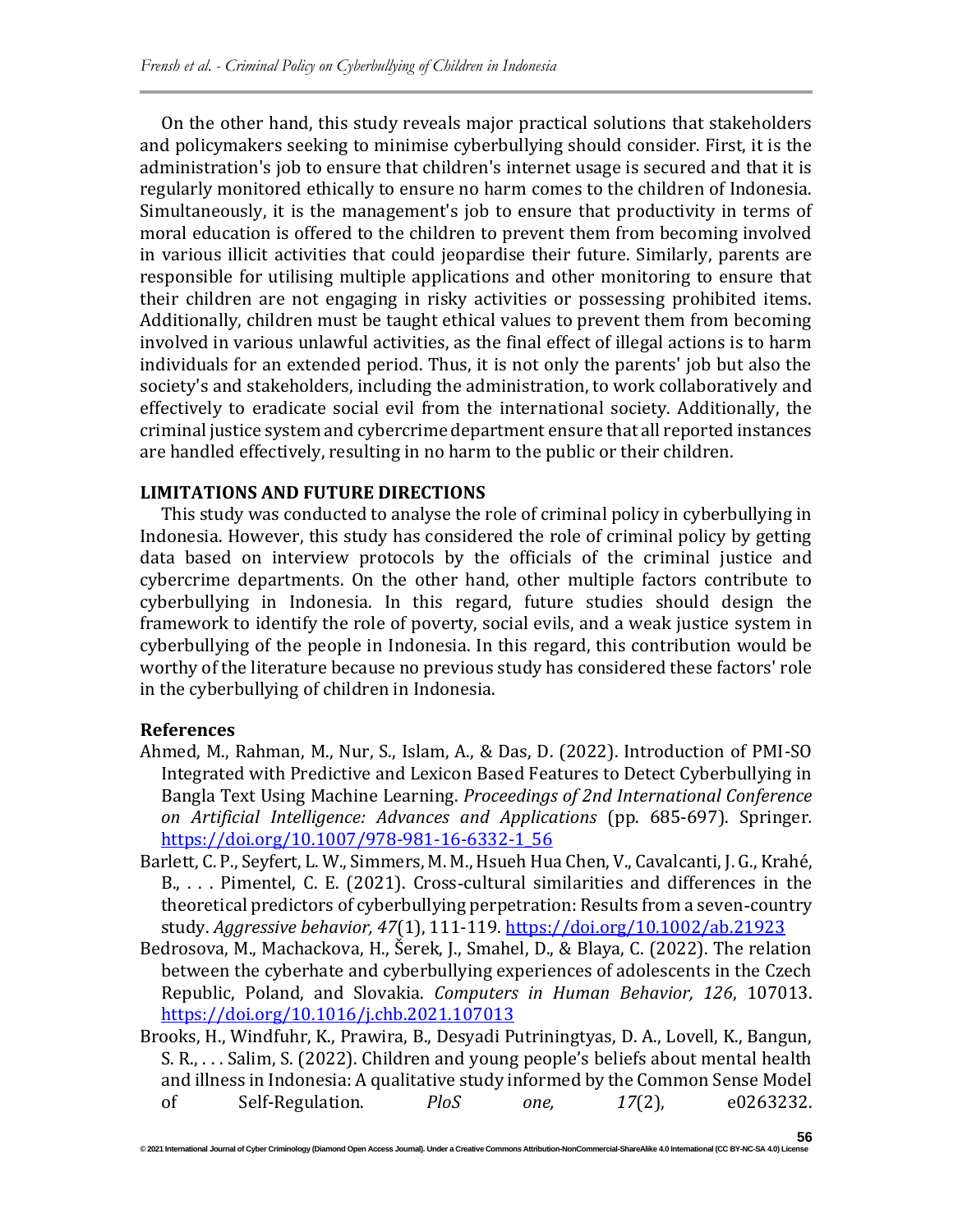

<https://doi.org/10.1371/journal.pone.0263232>

- Carlson, B., & Frazer, R. (2021). Attending to Difference in Indigenous People's Experiences of Cyberbullying: Toward a Research Agenda. In J. Bailey, A. Flynn, & N. Henry (Eds.), *The Emerald International Handbook of Technology-Facilitated Violence and Abuse* (pp. 145-163). Emerald Publishing Limited. <https://doi.org/10.1108/978-1-83982-848-520211008>
- Cheng, L., Mosallanezhad, A., Silva, Y., Hall, D., & Liu, H. (2021). Mitigating bias in session-based cyberbullying detection: A non-compromising approach. *Proceedings of the 59th Annual Meeting of the Association for Computational Linguistics and the 11th International Joint Conference on Natural Language Processing (Volume 1: Long Papers)* (pp. 2158-2168). Association for Computational Linguistics*.* <http://dx.doi.org/10.18653/v1/2021.acl-long.168>
- Chudal, R., Tiiri, E., Brunstein Klomek, A., Ong, S. H., Fossum, S., Kaneko, H., . . . Huong, M. N. (2021). Victimization by traditional bullying and cyberbullying and the combination of these among adolescents in 13 European and Asian countries. *European child & adolescent psychiatry*, 1-14. [https://doi.org/10.1007/s00787-](https://doi.org/10.1007/s00787-021-01779-6) [021-01779-6](https://doi.org/10.1007/s00787-021-01779-6)
- Dou, G., Xiang, Y., Sun, X., & Chen, L. (2020). Link Between Cyberbullying Victimization and Perpetration Among Undergraduates: Mediating Effects of Trait Anger and Moral Disengagement. *Psychology Research and Behavior Management, 13*, 1269. <https://dx.doi.org/10.2147%2FPRBM.S286543>
- Fabito, B. S., Rodriguez, R. L., Diloy, M. A., Trillanes, A. O., Macato, L. G. T., & Octaviano, M. V. (2018). Exploring mobile game addiction, cyberbullying, and its effects on academic performance among tertiary students in one university in the Philippines. *TENCON 2018-2018 IEEE region 10 conference* (pp. 1859-1864). IEEE*.* <https://doi.org/10.1109/TENCON.2018.8650251>
- Ferschmann, L., Bos, M. G., Herting, M. M., Mills, K. L., & Tamnes, C. K. (2022). Contextualizing adolescent structural brain development: Environmental determinants and mental health outcomes. *Current opinion in psychology, 44*, 170- 176.<https://doi.org/10.1016/j.copsyc.2021.09.014>
- Gül, H., Fırat, S., Sertçelik, M., Gül, A., Gürel, Y., & Kılıç, B. G. (2019). Cyberbullying among a clinical adolescent sample in Turkey: effects of problematic smartphone use, psychiatric symptoms, and emotion regulation difficulties. *Psychiatry and Clinical Psychopharmacology, 29*(4), 547-557. <https://doi.org/10.1080/24750573.2018.1472923>
- Kim, S., Colwell, S. R., Kata, A., Boyle, M. H., & Georgiades, K. (2018). Cyberbullying victimization and adolescent mental health: Evidence of differential effects by sex and mental health problem type. *Journal of youth and adolescence, 47*(3), 661-672. <https://doi.org/10.1007/s10964-017-0678-4>
- Kim, S., Razi, A., Stringhini, G., Wisniewski, P., & De Choudhury, M. (2021). You Don't Know How I Feel: Insider-Outsider Perspective Gaps in Cyberbullying Risk Detection. *Proceedings of the International AAAI Conference on Web and Social Media, 15*(1), 290-302.

<https://ojs.aaai.org/index.php/ICWSM/article/view/18061>

Laxmi, S. T., Rismala, R., & Nurrahmi, H. (2021). Cyberbullying Detection on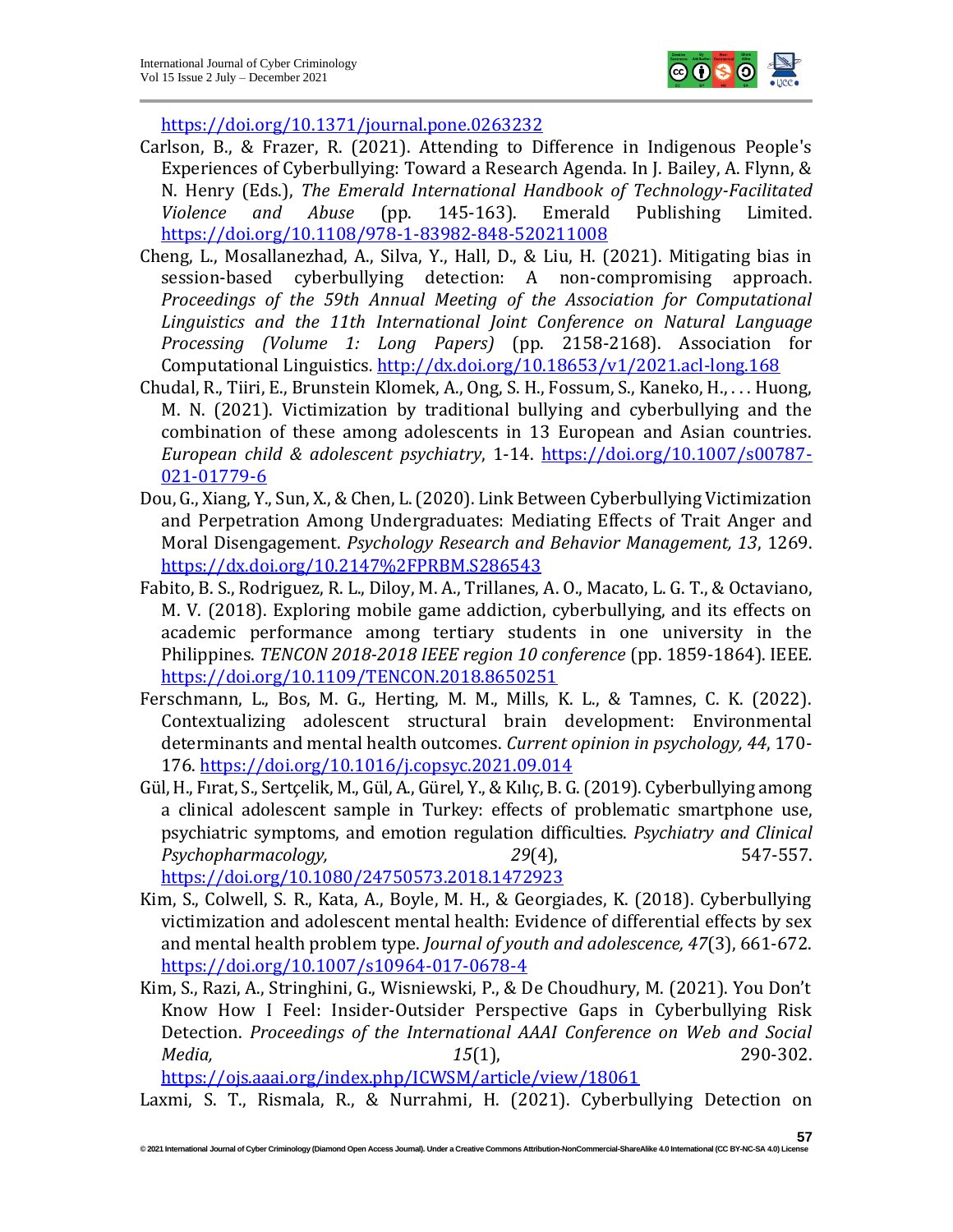Indonesian Twitter using Doc2Vec and Convolutional Neural Network. *2021 9th International Conference on Information and Communication Technology (ICoICT)* (pp. 82-86). IEEE*.* <https://doi.org/10.1109/ICoICT52021.2021.9527420>

- López-Meneses, E., Vázquez-Cano, E., González-Zamar, M.-D., & Abad-Segura, E. (2020). Socioeconomic effects in cyberbullying: Global research trends in the educational context. *International journal of environmental research and public health, 17*(12), 4369.<https://doi.org/10.3390/ijerph17124369>
- Lucantoni, D., Principi, A., Socci, M., Zannella, M., & Barbabella, F. (2022). Active Ageing in Italy: An Evidence-Based Model to Provide Recommendations for Policy Making and Policy Implementation. *International Journal of Environmental Research and Public Health, 19*(5), 2746. <https://doi.org/10.3390/ijerph19052746>
- Menin, D., Guarini, A., Mameli, C., Skrzypiec, G., & Brighi, A. (2021). Was that (cyber) bullying? Investigating the operational definitions of bullying and cyberbullying from adolescents' perspective. *International journal of clinical and health psychology, 21*(2), 100221.<https://doi.org/10.1016/j.ijchp.2021.100221>
- Miconi, D., Levinsson, A., Frounfelker, R. L., Li, Z. Y., Oulhote, Y., & Rousseau, C. (2022). Cumulative and independent effects of experiences of social adversity on support for violent radicalization during the COVID-19 pandemic: the mediating role of depression. *Social psychiatry and psychiatric epidemiology*, 1-13. [https://doi.org/10.1007/s00127-](https://doi.org/10.1007/s00127-022-02244-8) [022-02244-8](https://doi.org/10.1007/s00127-022-02244-8)
- Nappa, M. R., Palladino, B. E., Nocentini, A., & Menesini, E. (2021). Do the face-to-face actions of adults have an online impact? The effects of parent and teacher responses on cyberbullying among students. *European Journal of Developmental Psychology, 18*(6), 798-813.<https://doi.org/10.1080/17405629.2020.1860746>
- Ngo, A. T., Tran, A. Q., Tran, B. X., Nguyen, L. H., Hoang, M. T., Nguyen, T. H. T., . . . Do, H. T. (2021). Cyberbullying among school adolescents in an urban setting of a developing country: experience, coping strategies, and mediating effects of different support on psychological well-being. *Frontiers in psychology, 12*, 930. <https://doi.org/10.3389/fpsyg.2021.661919>
- Park, M.-A., Golden, K. J., Vizcaino-Vickers, S., Jidong, D., & Raj, S. (2021). Sociocultural values, attitudes and risk factors associated with adolescent cyberbullying in East Asia: A systematic review. *Cyberpsychology: Journal of Psychosocial Research on Cyberspace, 15*(1).<https://doi.org/10.5817/CP2021-1-5>
- Polanin, J. R., Espelage, D. L., Grotpeter, J. K., Ingram, K., Michaelson, L., Spinney, E., . . . Robinson, L. (2021). A systematic review and meta-analysis of interventions to decrease cyberbullying perpetration and victimization. *Prevention Science*, 1-16. <https://doi.org/10.1007/s11121-021-01259-y>
- Puntub, W., & Greiving, S. (2022). Advanced Operationalization Framework for Climate-Resilient Urban Public Health Care Services: Composite Indicators-Based Scenario Assessment of Khon Kaen City, Thailand. *International Journal of Environmental Research and Public Health, 19*(3), 1283. <https://doi.org/10.3390/ijerph19031283>
- Shadmanfaat, S. M., Choi, J., Kabiri, S., & Lee, J. (2021). Impact of social concern on cyberbullying perpetration in Iran: Direct, indirect, mediating, and conditioning effects in Agnew's social concern theory. *Deviant Behavior, 42*(11), 1436-1457. <https://doi.org/10.1080/01639625.2020.1753152>

Sobhani, V., Rostamizadeh, M., Hosseini, S. M., Hashemi, S. E., Refoyo Román, I., & Mon-